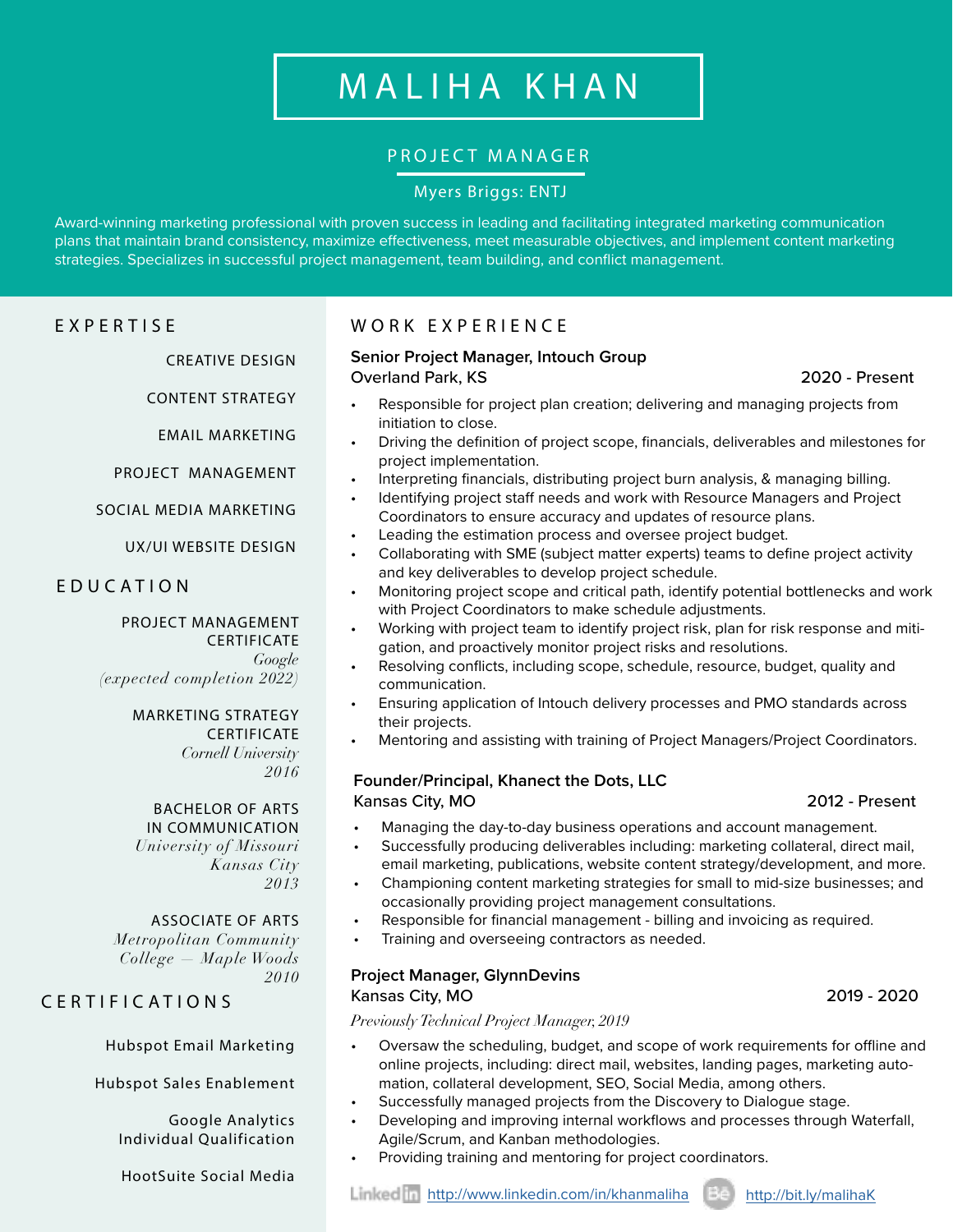#### AWARDS

#### 2019, SMCKC AMPS KC AWARD

*Neurodiagnostic Week, Best Integrated Offline Campaign (Silver)* 

2018, KCIABC QUILL AWARD OF EXCELLENCE *ACBSP Impact Digital Magazine*

#### 2018, KCIABC QUILL BEST OF SHOW FINALIST

*ACBSP Impact Digital Magazine*

## **SOFTWARE**

Adobe Creative Suite AzureDevOps Bannersnack (Snack tools) Canva Confluence Constant Contact/MailChimp/etc. Hootsuite/Sprout Social Hubspot CRM JIRA Joomla!/Wordpress/Wix/Weebly Microsoft Office 365 Microsoft Project Power BI Smartsheets Trello Web Advantage Workfront & Workfront Proof YourMembership AMS Zoho CRM Suite

# VOLUNTEERING

FREELANCE EXCHANGE OF KC, SOCIAL MEDIA DIRECTOR *2020*

KCIABC VP OF COMMUNICATION *2020*

> KCIABC QUILLS DIRECTOR *2019-2020*

CONTENT MARKETING WORLD NONPROFIT FORUM FACILITATOR & PRESENTER *2019*

PRESENTER, YOUR MEMBERSHIP'S XPERIENCE CONFERENCE *2016*

> SMCKC MEMBERSHIP CHAIR *2015-2016*

# WORK EXPERIENCE *(continued)*

# **Marketing & Social Media Manager, ASET - The Nerodiagnostic Society**  Kansas City, MO 2018 - 2019

- Implemented a comprehensive integrated marketing strategy and plan.
- Managed the Society's overall branding; building awareness around the society and the profession that it represents.
- Produced marketing collateral such as: brochures, program books, direct mail, and signage.
- Administered the Society's social media accounts and tracked KPIs.
- Managed the Society's website properties in accordance w/ the content strategy.
- Planned the Neurodiagnostic Week, Purple Day, and Epilepsy Week campaigns.
- Secured advertisements and sponsorships for the Society's website, digital newsletter, emails, and events. Oversaw the Exhibit Hall layout and branding.

#### **Digital Content Coordinator, ACBSP** Overland Park, KS 2013 - 2018

*Previously Digital Content Specialist, 2013 - 2015*

- Executed an integrated marketing strategies across channels to improve brand awareness for the Accreditation Council for Business Schools and Programs.
- Created marketing plans for the successful launch of events and initiatives.
- Evaluated and measured the efficiency of the existing content management system, and created new workflows and processes ensuring all content was governed properly
- Developed a content strategy for the association's apps and websites, ensuring user-friendly aesthetics and functionality per best practices.
- Scoped and delivered on numerous digital projects, including the redesign of the award-winning *ACBSP Impact Magazine*.
- Owned the content creation process, from the initial idea to its confirmation with internal subject-matter experts, through research, writing, editing, and distribution stages — producing compelling content.
	- Liaison to the Digital Media Committee; advised the Marketing Committee
- Built relationships with corporate sponsors, vendors, and contractors
- Provided internal and external training to staff, interns, temp hires, contractors, vendors, volunteers, and more.

#### **Marketing Project Manager, Islamic Circle of North America - Kansas City** Overland Park, KS 2012 - 2017

- Created an integrated marketing plan to drive brand awareness in the local community for program initiatives, including: email campaigns, a community newsletter, branded collateral, social media management, and more.
- Developed key partnerships with stakeholders locally and nationally.
- Successfully planned workshops, seminars, and fundraising banquets.
- Developed an advertisement strategy for billboards, radio ads, magazine ads, and social media ads.

### **Marketing Manager, CelebrateMercy,**

#### Overland Park, KS 2012 - 2014

- Oversaw the management of high-traffic social media accounts with a global fanbase, resulting in an increase of 250,000 Facebook likes, 5,000 Twitter followers, and 10,000 YouTube subscribers within a year.
- Oversaw the release of all internal and external communication, including email campaigns and SMS messages.
- Recruited, trained, and managed a content marketing team 5-6 people.
- Assisted in the planning, production, and launch of the semi-annual webcasts, using Adobe Connect and Instant Presenter.
- Documented proven strategies, created and maintained content calendars, and regularly tracked metrics and overall results.